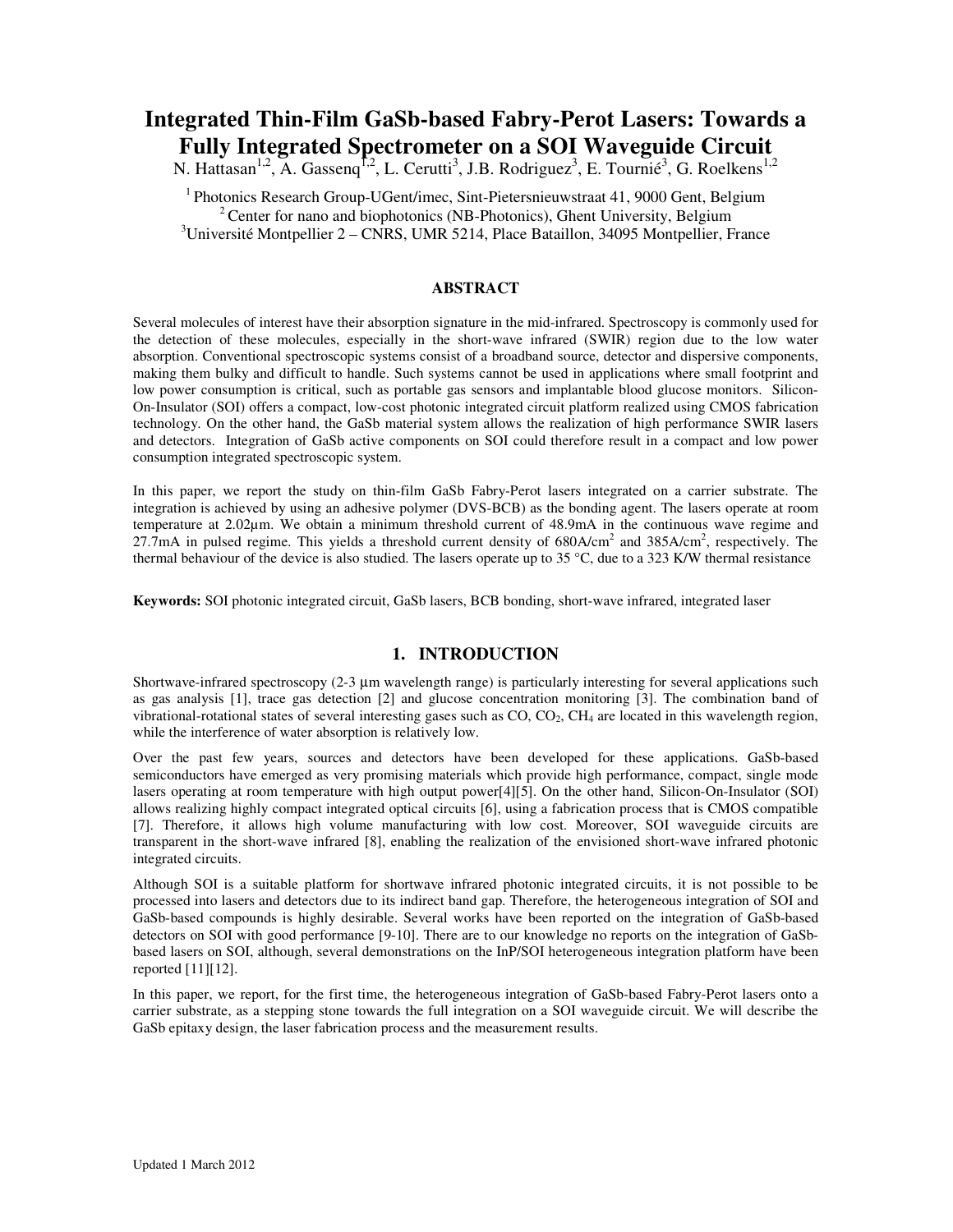## **2. EPITAXY DESIGN**

The epitaxy is grown by conventional solid source molecular beam epitaxy (MBE) on an n-type GaSb substrate. The heterostructure consists of 300 nm Be-doped GaSb  $(1x10^{19} \text{ cm}^3)$  as p-contact and 300 nm Te-doped GaSb  $(2x10^{18} \text{ cm}^3)$ cm<sup>-3</sup>) as n-contact. A 1  $\mu$ m thick  $Al_{0.9}Ga_{0.1}As_{0.07}Sb_{0.93}$  cladding layer is used on both sides of the active region  $(2x10^{18} \text{ cm}^{-3} \text{ Be/Te}$  doping respectively). Composition grading is performed between the contact and cladding layer over 100nm thickness. 360 nm thick Al<sub>0.25</sub>Ga<sub>0.75</sub>As<sub>0.02</sub>Sb<sub>0.98</sub> separate confinement layers (SCH) are used. The active region is made of four 10 nm  $In_{0.24}Ga_{0.76}As_{0.01}Sb_{0.99}$  quantum wells separated by three 30nm thick  $A_{0.25}$ Ga<sub>0.75</sub>As<sub>0.02</sub>Sb<sub>0.98</sub> barriers. InAsSb is used between the GaSb substrate and the GaSb contact layer as etch stop layer for the bonding process. Figure 1(a) represents the band diagram of the epitaxy. The stack is designed to have its peak emission at 2.05 µm. Figure 1(b) represents its refractive index profile and fundamental optical mode profile. The confinement factor in the QWs and in the p-cladding layer is 7.4% and 2.9% respectively. The simulated modal loss is  $1.4 \text{ cm}^{-1}$ . The simulation is carried out using a full-vectorial 2D eigenmode expansion method [13].



*Figure 1: (a) Energy band diagram of the laser epitaxy (b) Fundamental optical mode profile*

### **3. FABRICATION**

The fabrication of the thin-film laser can be divided into 2 parts: (a) the integration of the epitaxial material onto the carrier wafer and (b) the laser fabrication.

#### **3.1 Integration technology**

Prior to the integration process, the epitaxial die and carrier wafer is cleaned using Acetone and Isopropanol. An InP wafer is chosen as carrier wafer in this experiment in order to allow for easy cleaving of the Fabry-Perot lasers. The carrier wafer is dehydrated using a bake at 150 ºC. Benzocyclobutene (DVS-BCB) is then spin coated on the carrier wafer. The thickness of the DVS-BCB layer can be adjusted by diluting the commercially available solutions with mesitylene. After spin coating, the carrier is baked at 150 ºC for 3 minutes to remove the mesitylene. The epitaxial die is then transferred onto the carrier wafer. The sample is then baked at 250 ºC for 1 hr to cure the DVS-BCB. The GaSb growth substrate is mechanical grinded down to approximately 50  $\mu$ m thickness. Wet etching (CrO<sub>3</sub>:HF:H<sub>2</sub>O 1:1:3  $v/v$ ) is used to remove the rest of the substrate. Figure 2(a) shows the epitaxial film on the carrier after the substrate removal process. With this process, it is possible to achieve bonding thicknesses down to 50nm. A scanning electron microscope (SEM) image of the bonding interface is shown in figure 2(b).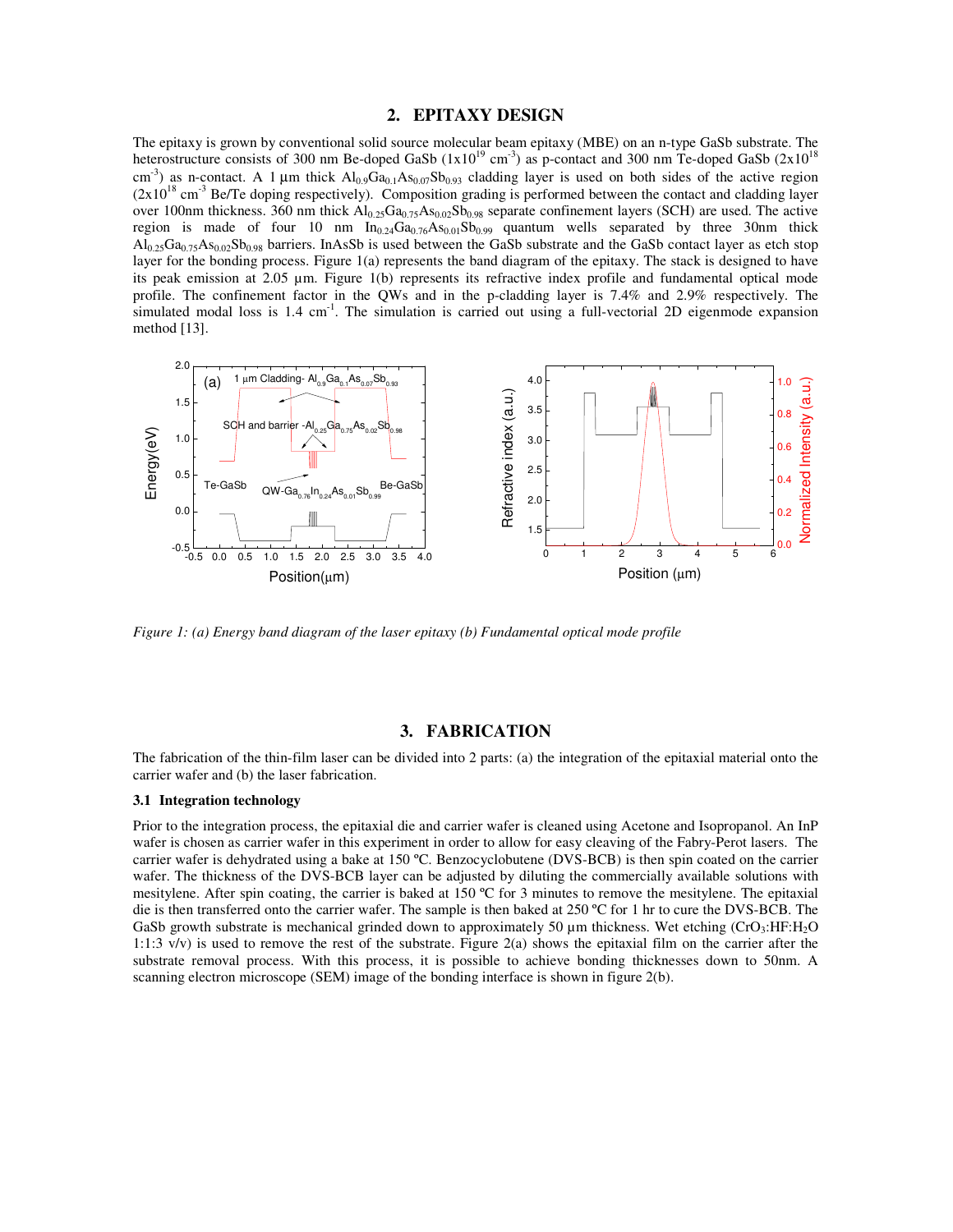

*Figure 2: (a) optical image of the bonded device; (b) SEM image of the bonding interface*

# **3.2 Laser fabrication**

After substrate removal, the etch stop layer (InAsSb) is removed by wet etching (citric acid:H<sub>2</sub>O<sub>2</sub> 2:1 v/v). The pcontact metallization (Ti/Pt/Au 2/35/100nm) is then deposited using electron beam evaporation. The laser mesa is formed by wet etching using two lithography steps. Firstly, the GaSb p-contact is etched using a citric acid:H<sub>2</sub>O<sub>2</sub>:H<sub>3</sub>PO<sub>4</sub>:H<sub>2</sub>O mixture (55:5:3:220 v/v). The  $\overline{Al}_{0.9}Ga_{0.1}As_{0.07}Sb_{0.93}$  cladding is then etched using a HCl-based mixture (HCl:H<sub>2</sub>O:H<sub>2</sub>O<sub>2</sub> 50:100:1 v/v). After a 2<sup>nd</sup> lithography, which is required to protect the etched mesa, the QWs and SCH region are then etched using the citric acid: $H_2O_2:H_3PO_4:H_2O$  mixture. The n-cladding is then again removed using the HCl-based mixture. AuGe/Ni/Au(150/60/100nm) is deposited as n-contact using a thermal evaporator system. DVS-BCB (3022-46) is used to planarize and passivate the laser. Reactive ion etching (RIE) is used to etch the DVS-BCB for contact via opening. 50/500nm Ti/Au is then deposited for probing. Before cleaving the sample, the carrier is grinded down to approximately 200µm in order to accommodate the cleaving process such that good facet is obtained. Figure 3 presents a summary of the laser fabrication process. Figure 4(a) shows a top view optical image of the laser and figure 4(b) presents a SEM image of the facet and the cross section of the realized device. A DVS-BCB bonding layer thickness of 730 nm is used in these experiments.



*Figure 3: process flow of the laser fabrication process*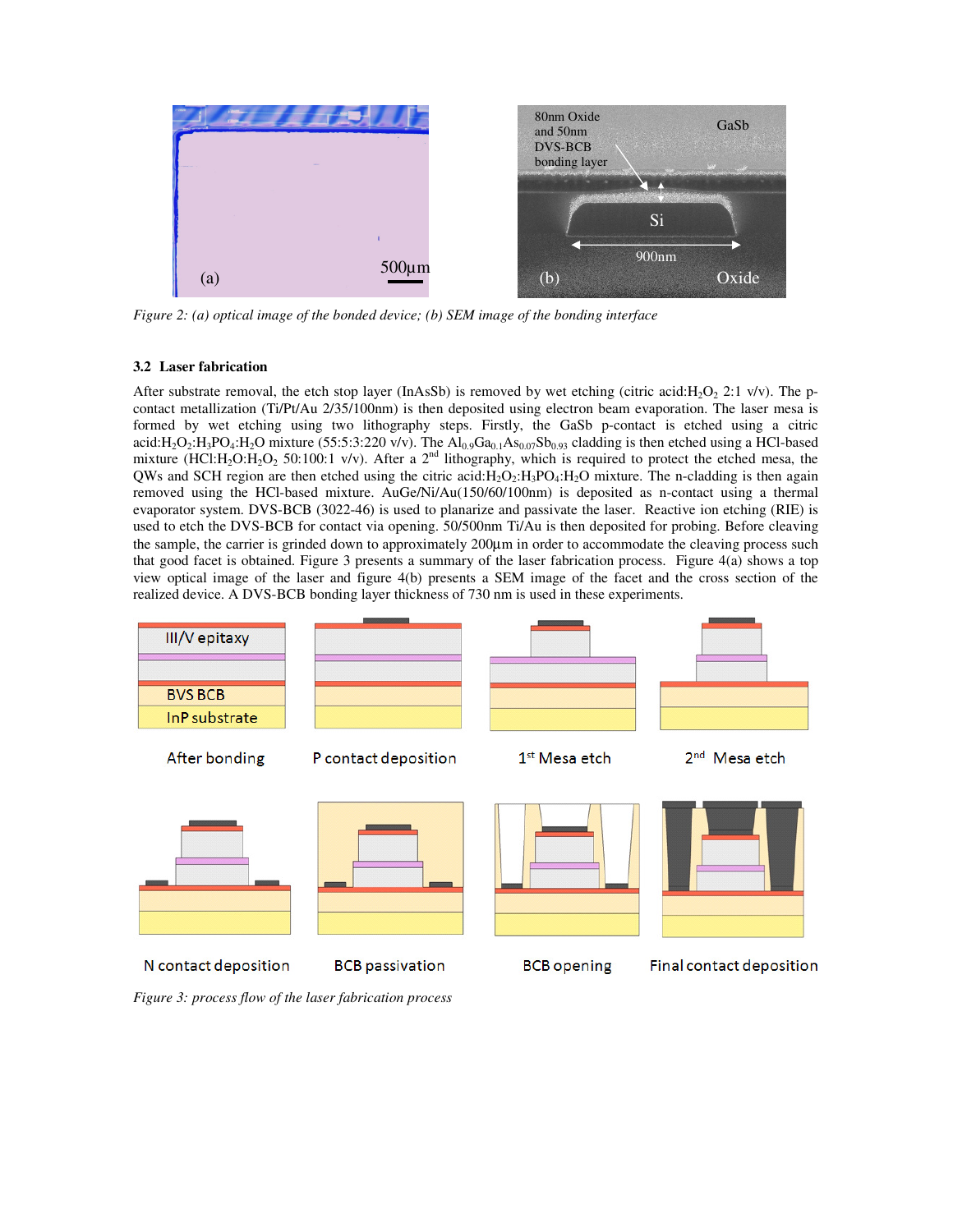

N cladding Contact SCH+QW P cladding

*Figure 4: (a) optical image of the cleaved laser bar (b) SEM image of one of the laser cross sections* 

# **4. MEASUREMENT RESULTS**

The measurement set up consists of a Keithley 2400 for continuous wave (CW) current injection and a Lightwave LDP-3811 current source for pulsed measurements. A Yokogawa optical spectrum analyzer is used for spectral analysis. Light is collected using multimode fiber with a fiber diameter core of 50  $\mu$ m. A thermo-electric cooler is used to control the temperature of the substrate. Laser characteristic has been measured and studied in 3 aspects: LIV curves and the associated optical spectra, the thermal characteristics and the specific contact resistance.

#### **4.1 LIV characteristics and laser spectrum**

The measurement of the LIV curves is conducted at room temperature without temperature controller. The LIV characteristic of a typical laser is presented in figure 5(a). The laser mesa is 15 µm wide and 490 µm long. The threshold current is 31mA in pulsed regime and 49.7mA in CW regime corresponding to a current density of 422 and 676 A/cm<sup>2</sup> respectively. The maximum output power of this component is  $58\mu$ W at 77mA. The series resistance is 14.3 Ohm. Laser spectra at different bias current are shown in figure 5(b). As we can see, the peak wavelength shifts towards longer wavelength with the increase of bias current due to self-heating.



*Figure 5: (a) FP laser characteristic (490 µm x 15 µm device dimensions): (a) LIV characteristic (b) laser spectrum at different bias current*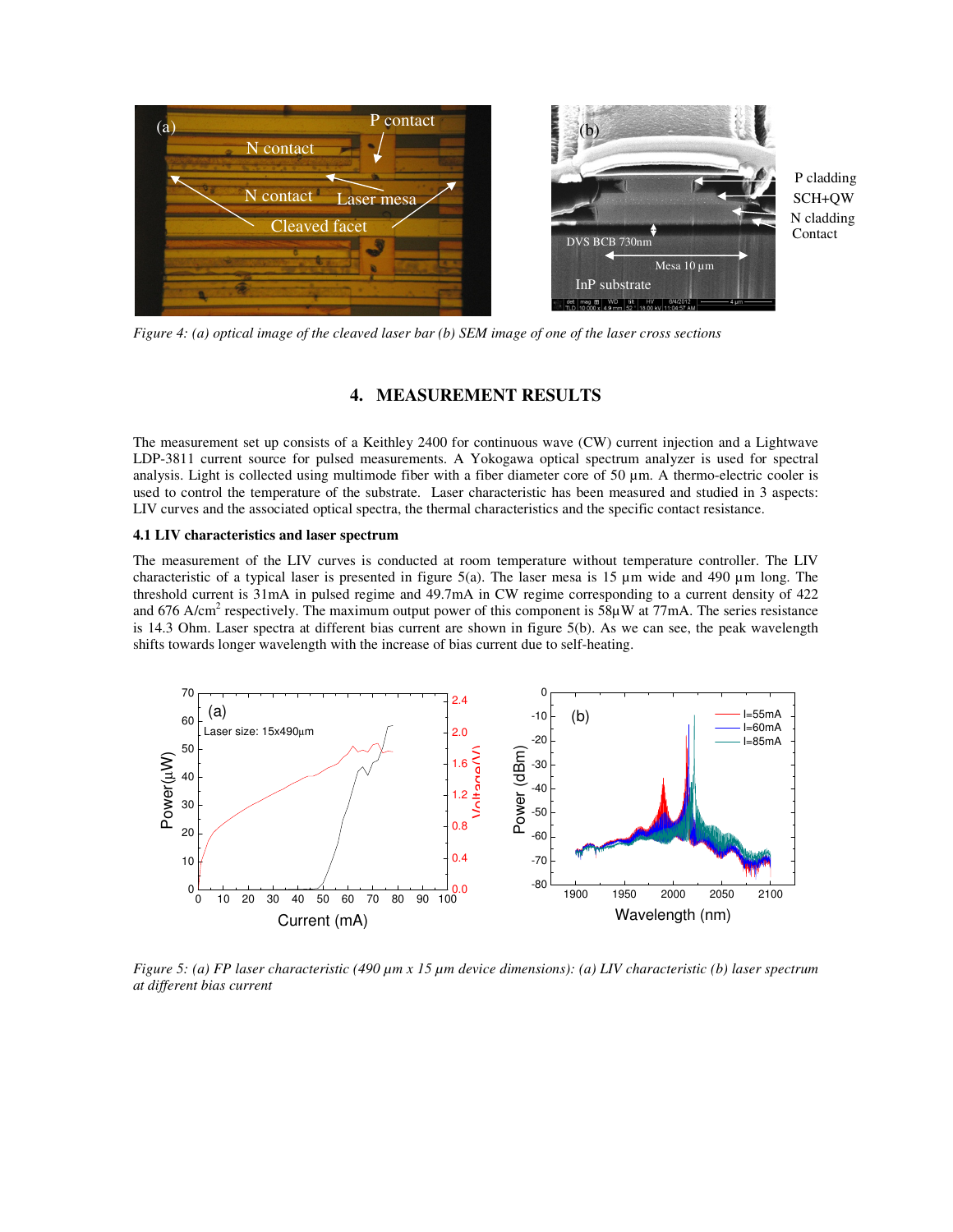

*Figure 6: (a) Threshold current as a function of laser width (device length 690 µm) (b) Threshold current density as a function of inverse cavity length for a laser width of 25µm*

Figure 6(a) shows the threshold current density as a function of laser mesa width (laser cavity length: 690µm). The increase of  $J<sub>th</sub>$  at narrow widths indicates the increase in loss due to surface recombination, current leakage and scattering of the laser mode at the etched sidewalls. The threshold current density is plotted as a function of the inverse cavity length in figure  $6(b)$  for pulsed operation. This results in a threshold current density of 223 A/cm<sup>2</sup> at infinite length. This result is relative high, which is probably due to non-optimum fabrication resulting in high loss.

### **4.2 Thermal characteristics**

Figure 7(a) represents the LI characteristic as a function of temperature. By fitting the natural logarithm of  $J<sub>th</sub>$  as a function of temperature as shown in figure 7(b), the  $T_0$  parameter can be determined [14]. A  $T_0$  of 44K is estimated. Alternatively, the thermal resistance  $R_{th}$  can also be used to assess the thermal characteristics of the laser [15]. The thermal resistance is defined as in equation (1)

$$
R_{th} = \frac{\Delta T}{P_{therm}} = \left(\frac{\Delta \lambda}{\Delta T}\right)^{-1} \cdot \frac{\Delta \lambda}{P_{therm}}
$$
 [1]

where  $P_{therm}$  is the power consumption of the laser,  $\Delta T$  is the temperature change of the active region and  $\Delta \lambda$  is the associated change in laser emission wavelength. Figure 8(a) represents the linear interpolation of wavelength drift as a function of temperature, when the laser is operated in pulsed regime, such that self-heating can be avoided. Figure 8(b) represents the wavelength drift as a function of power consumption. By using equation (1), the thermal resistance is estimated to be 323K/W. This high thermal impedance, compared to traditional laser fabrication [16] is related to the relatively thick adhesive bonding layer (660nm) used in these devices to optically isolate the laser mode from the substrate. Given the low thermal conductivity of the adhesive bonding layer (0.3W/mK) a high thermal impedance can be expected. Therefore, thermal management improvement is required. This is possible to implement by adding a thermal gold shunt [17] or by increasing the thickness of the gold contact.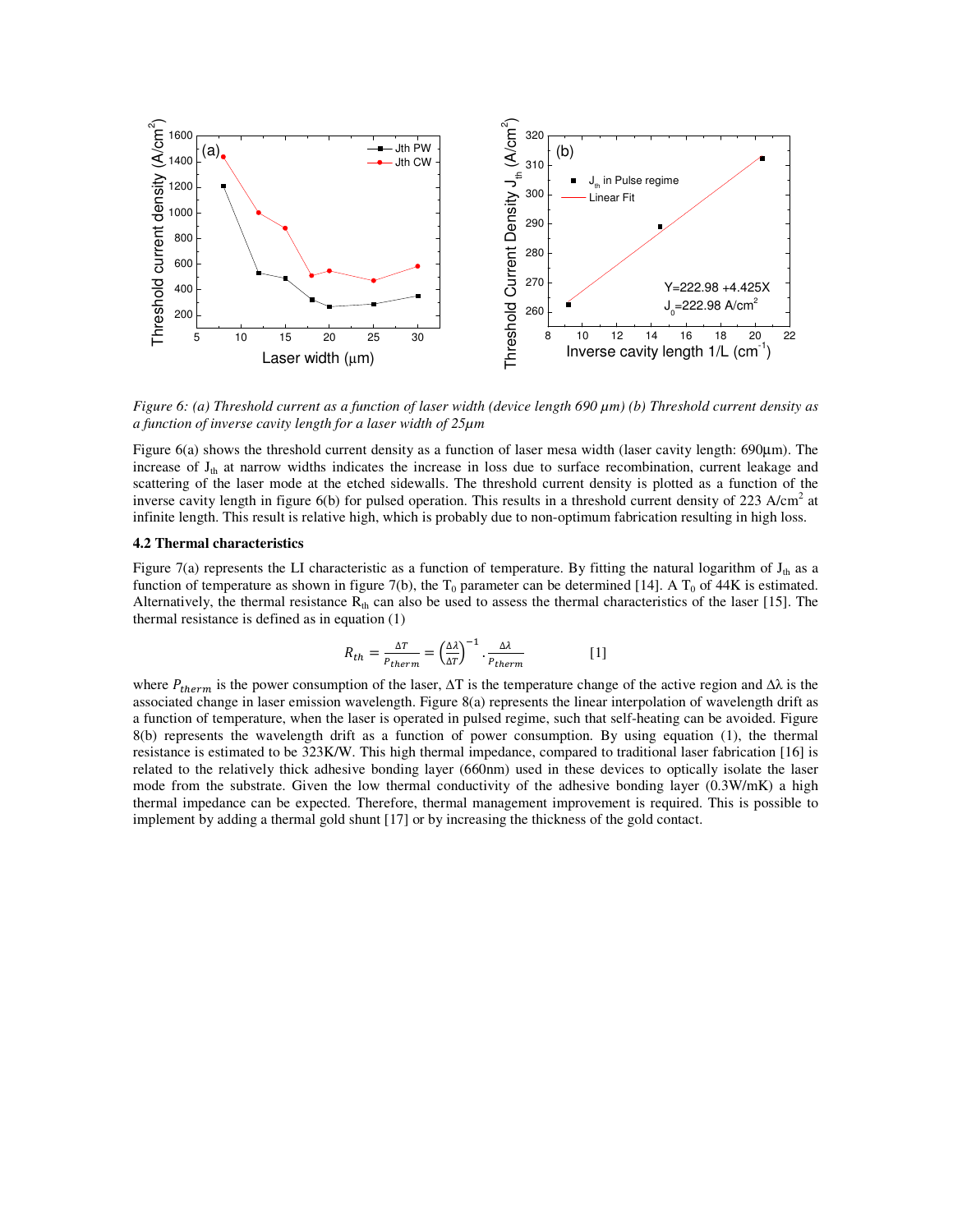

*Figure 7: Temperature dependent characteristics of the thin-film lasers (18 µm wide and 490 µm long) (a) LI characteristic at different temperatures (b) Natural logarithm of Jth as a function of temperature to determine T<sup>0</sup>*



Figure 8: Lasing wavelength change as a function of a) carrier temperature (pulsed operation, so no self-heating) b) power consumption

#### **4.3 Specific Contact Resistance**

In order to improve current injection, assessment of the contact resistance is necessary. This is done using a transmission line model measurement technique [18]. The deposition of the P and N contact is performed immediately after the substrate removal and wet mesa etching process respectively. There is no surface treatment used. By plotting the resistance as a function of the distance between 100µm by 100µm contact pads, the specific contact resistance is determined. As shown in figure 9, the specific contact resistances of the p-contact and n contact are  $4.5x10<sup>-4</sup>$  Ohm.cm<sup>2</sup> and  $20x10<sup>-4</sup>$  Ohm.cm<sup>2</sup> respectively. These specific contact resistances are rather high due to the lack of surface treatment before metal deposition. Improvement is possible by using HCl or buffer HF before contact deposition [19].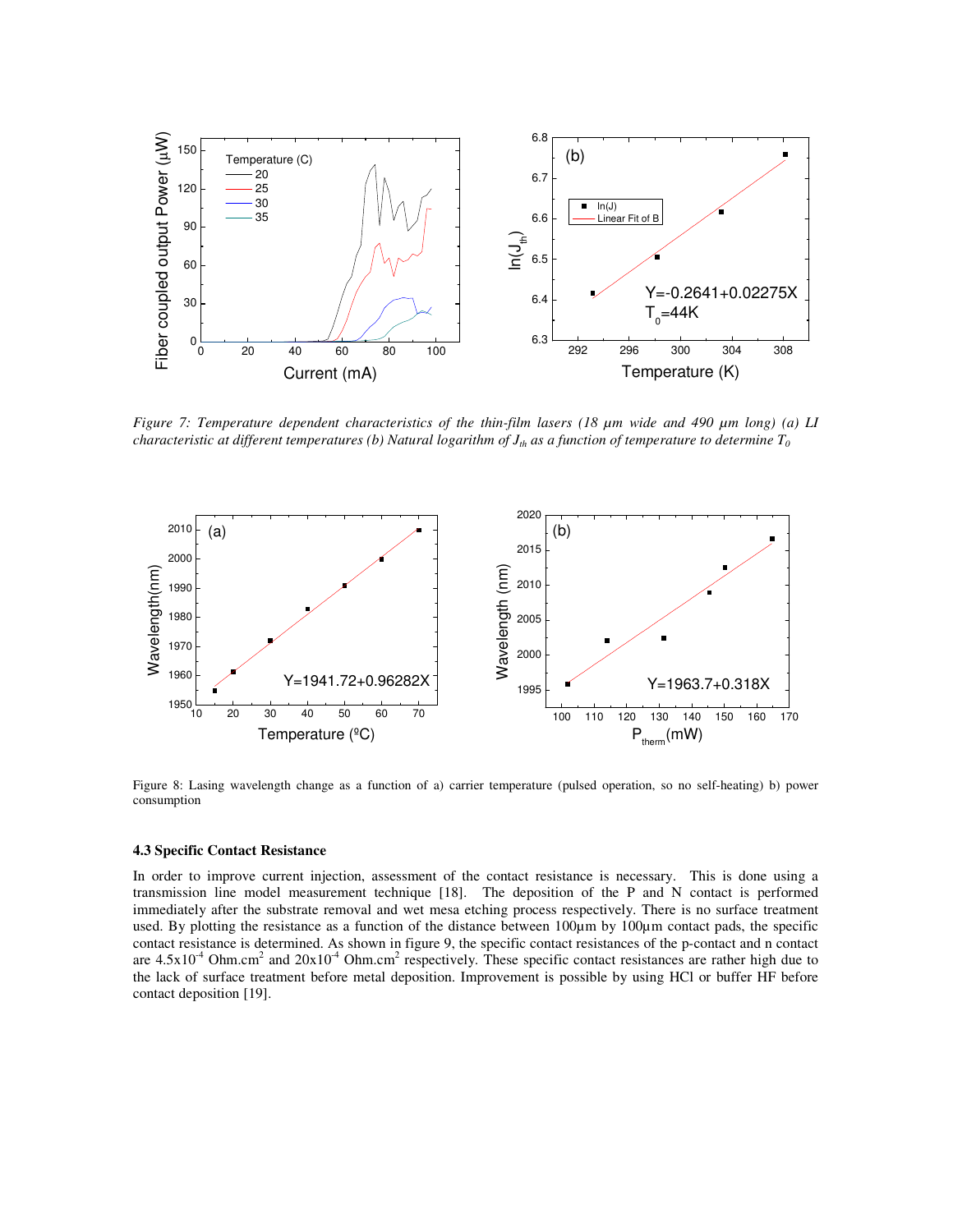

*Figure 9: Resistance measured as a function of the distance between contact pads (a) P-contact (b) N-contact* 

### **5. CONCLUSION**

In conclusion, we report for the first time integrated thin film GaSb FP lasers on an InP carrier. The devices operate at room temperature with low threshold current. While there is room for improvement in device performance, these results bring us significantly closer to fully integrated spectrometers on chip.

## **REFERENCES**

- [1] Miller, C. E., Brown L.R., " Near infrared spectroscopy of carbon dioxide I. <sup>16</sup>O <sup>12</sup>C <sup>16</sup>O line positions," J. Mol. Spectrosc., 228, 2, 329-354 (2004).
- [2] Buchwitz, M., Rozanov. V. V., Burrows, J. P., "A near-infrared optimized DOAS method for the fast global retrival of atmospheric CH<sub>4</sub>, CO, CO<sub>2</sub>, H<sub>2</sub>O and N<sub>2</sub>O total column amounts from SCIAMACHY Envisat-1 nadir radiances," J. Geophys. Res., 105, No. D12, 15231-15245 (2000).
- [3] Olesberg, J. T., Liu, L., Zee, V. V., Arnold, M. A., "In Vivo Near-Infrared Spectroscopy of Rat Skin Tissue with varying Blood Glucose Levels," Anal. Chem., 78, 215-223 (2006)
- [4] Salhi, A., Barat, D., Romanini, D., Rouillard, Y., Ouvrard, A., Werner, R., Seufert, J., Koeth, J., Vicet, A., Garnache, A., "Single-frequency Sb-based distributed-feedback lasers emitting at 2.3 \_m above room temperature for application in tunable diode laser absorption spectroscopy," Appl. Optics., 45, No. 20, 4957 - 4965 (2006).
- [5] Ducanchez, A., Cerutti, L., Grech, P., Genty F., "Room-Temperature Continuous-Wave Operation of 2.3 µm Sb-Based Electrically Pumped Monolithic Vertical-Cavity Lasers," IEEE Photon. Technol. Lett., 20, No. 20, 1745-1747 (2008).
- [6] N.A Yebo, W. Bogaerts, Z. Hens, R. Baets, "On-Chip Arrayed Waveguide Grating Interrogated Silicon-on-Insulator Microring Resonator Based Gas Sensor," IEEE Photon. Technol. Lett., 23(15), 1505-1507 (2011)
- [7] http://www.epixfab.eu/
- [8] N. Hattasan, B. Kuyken, F. Leo, E.M.P. Ryckeboer, D. Vermeulen, G. Roelkens, "High-efficiency SOI fiber-tochip grating couplers and low-loss waveguides for the short-wave infrared," IEEE Photon. Technol. Lett., 24(17), 1536-1538 (2012).
- [9] A. Gassenq, N. Hattasan, E.M.P. Ryckeboer, J.B. Rodriguez, L. Cerutti, E. Tournié, G. Roelkens, "Study of evanescently-coupled and grating-assisted GaInAsSb photodiodes integrated on a silicon photonic chip," Opt. Express, 20(11), 11665-11672 (2012).
- [10]N. Hattasan, A. Gassenq, L. Cerutti, J. B. Rodriguez, E. Tournié, G. Roelkens, "Heterogeneous integration of GaInAsSb p-i-n photodiodes on a silicon-on-insulator waveguide circuit ," IEEE Photon. Technol. Lett., 23, 1760 (2011).
- [11]Fang, A. W., Cohen, O., Jones, R., Paniccia, M. J., Bowers, J. E., "Design and Fabrication of Optically Pumped Hybrid Silicon-AlGaInAs Evanescent Lasers," IEEE J. Sel. Topics Quantum Electron, 12, No.6, 1657- 1663 (2006).